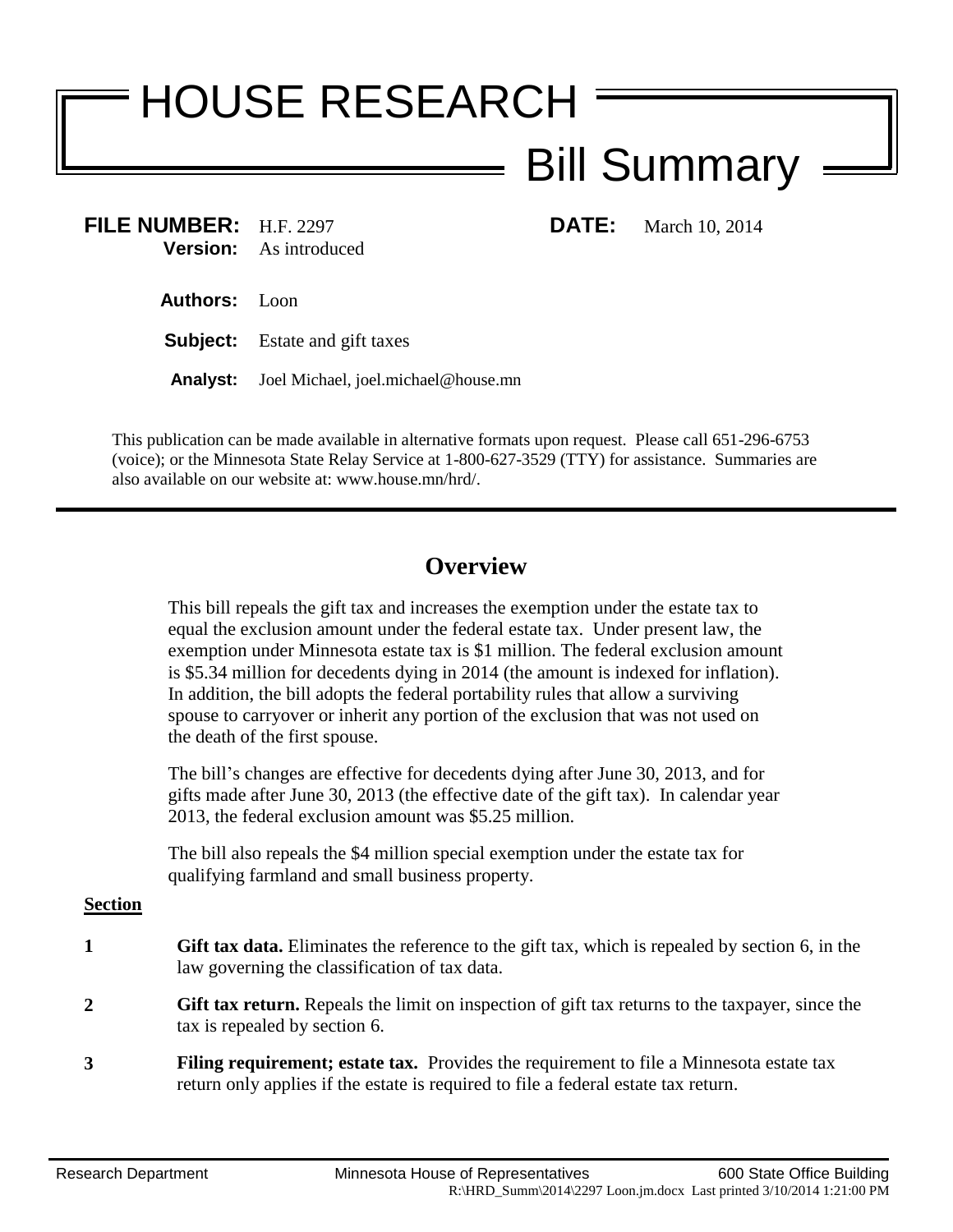#### **Section**

- <span id="page-1-1"></span>**4 Definition of taxable estate.** Eliminates the subtraction for the qualified farm and small business property in the definition of Minnesota adjusted taxable estate. This subtraction, which can be up to \$4 million, is repealed by sections [4](#page-1-1) and [6.](#page-1-0) Adoption of the federal exclusion amount by section [5](#page-1-2) makes the general exemption larger than the combination of the current general exemption and the special exemption.
- <span id="page-1-2"></span>**5 Federal exclusion amount; estate tax.** Adopts the federal exclusion (by basing the tax limit computation on the federal unified credit under current, not 2000, federal law) for purposes of calculating Minnesota estate tax liability and eliminates the farm and small business exemptions. The federal exclusion amount is set at \$5 million, indexed for inflation. For decedents dying in 2013, the exemption amount was \$5.25 million and is \$5.34 million for decedents dying in 2014. In addition, this section adopts the federal "portability" rules that allow a surviving spouse to inherit the amount of the exclusion that is not used on the death of the first spouse.
- <span id="page-1-0"></span>**6 Repealer.** Repeals the gift tax (retroactive to its enactment) and the exemption under the estate tax for qualified farm and small business property and the related recapture tax used to enforce ongoing compliance with the exemption's requirements.

| <b>Section</b>       | <b>Description</b>                                                                                                                                          |
|----------------------|-------------------------------------------------------------------------------------------------------------------------------------------------------------|
| 289A.10, subd.<br>1a | Filing requirement for recapture tax $-e.g.,$ if qualified heirs fail to use<br>farm or small business exemption property as required by their<br>agreement |
| 289A.12, subd.<br>18 | Filing requirement for information returns to verify compliance with<br>the qualified farm and small business exemptions                                    |
| 289A.18, subd.<br>3a | Due dates for filing recapture tax returns                                                                                                                  |
| 289A.20, subd.<br>3a | Payment dates for recapture returns                                                                                                                         |
| 291.03, subd. 8      | Definitions related to qualified farm and small business property                                                                                           |
| 291.03, subd. 9      | Qualified small property exemption                                                                                                                          |
| 291.03, subd. 10     | Qualified farm property exemption                                                                                                                           |
| 291.03, subd. 11     | Imposition of recapture tax                                                                                                                                 |
| 292.16               | Definitions for the gift tax chapter                                                                                                                        |
| 292.18               | Imposition of gift tax                                                                                                                                      |
| 292.19               | Gift tax returns                                                                                                                                            |